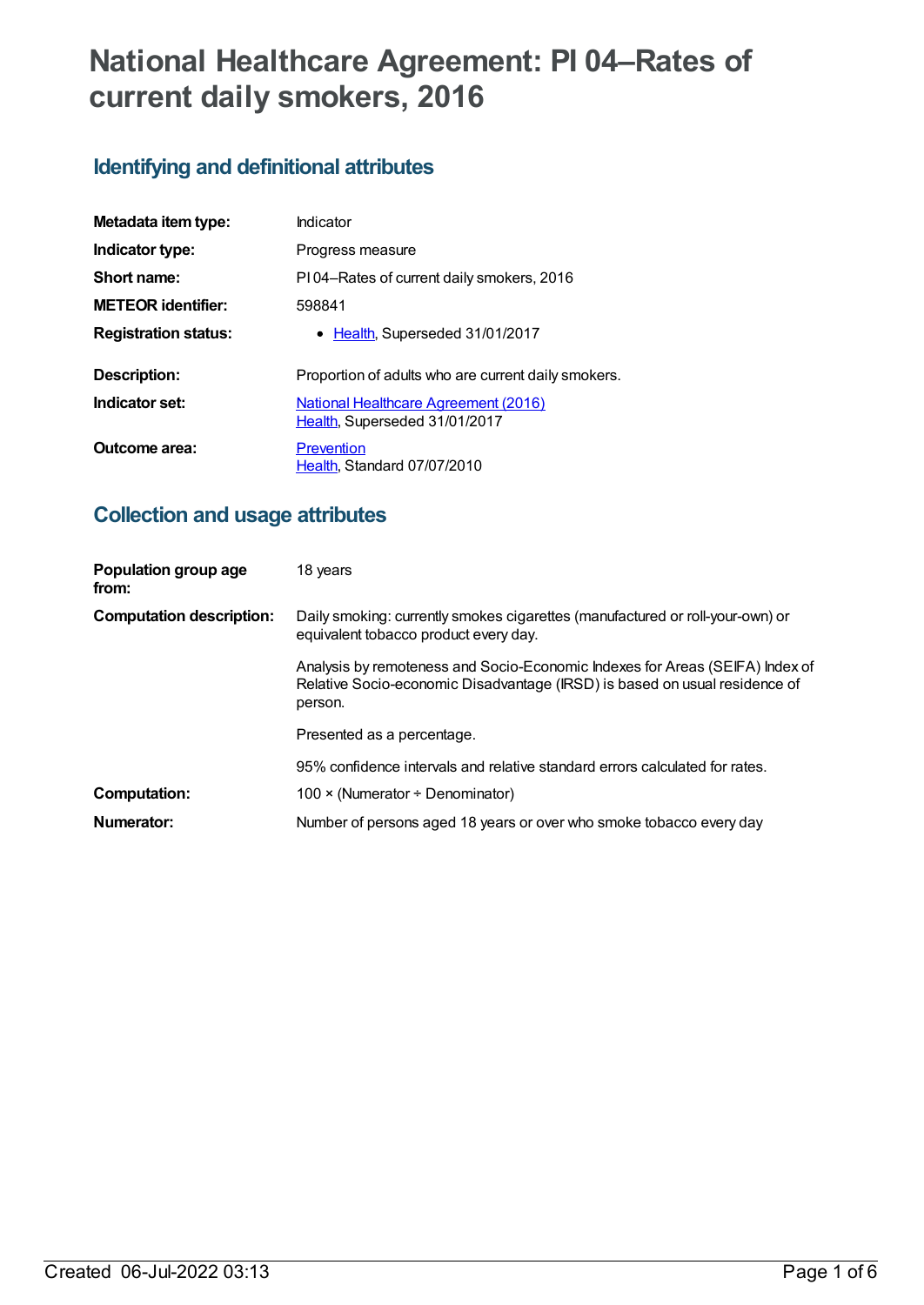#### **Data Element**

Person—age

**Data Source**

ABS Australian Health Survey (AHS), 2011-13 (2011-12 Core [component\)](https://meteor.aihw.gov.au/content/585476)

**Guide for use**

Data source type: Survey

#### **Data Element / Data Set**

#### **Data Element**

Person—tobacco smoking status

**Data Source**

ABS Australian Health Survey (AHS), 2011-13 (2011-12 Core [component\)](https://meteor.aihw.gov.au/content/585476)

**Guide for use**

Data source type: Survey

#### **Data Element / Data Set**

**Data Element**

Person—age

**Data Source**

ABS Australian Aboriginal and Torres Strait Islander Health Survey (AATSIHS), 2012-13 (Core [component\)](https://meteor.aihw.gov.au/content/585485)

#### **Guide for use**

Data source type: Survey

### **Data Element / Data Set**

#### **Data Element**

Person—tobacco smoking status

#### **Data Source**

ABS Australian Aboriginal and Torres Strait Islander Health Survey (AATSIHS), 2012-13 (Core [component\)](https://meteor.aihw.gov.au/content/585485)

#### **Guide for use**

Data source type: Survey

**Denominator:** Population aged 18 years or over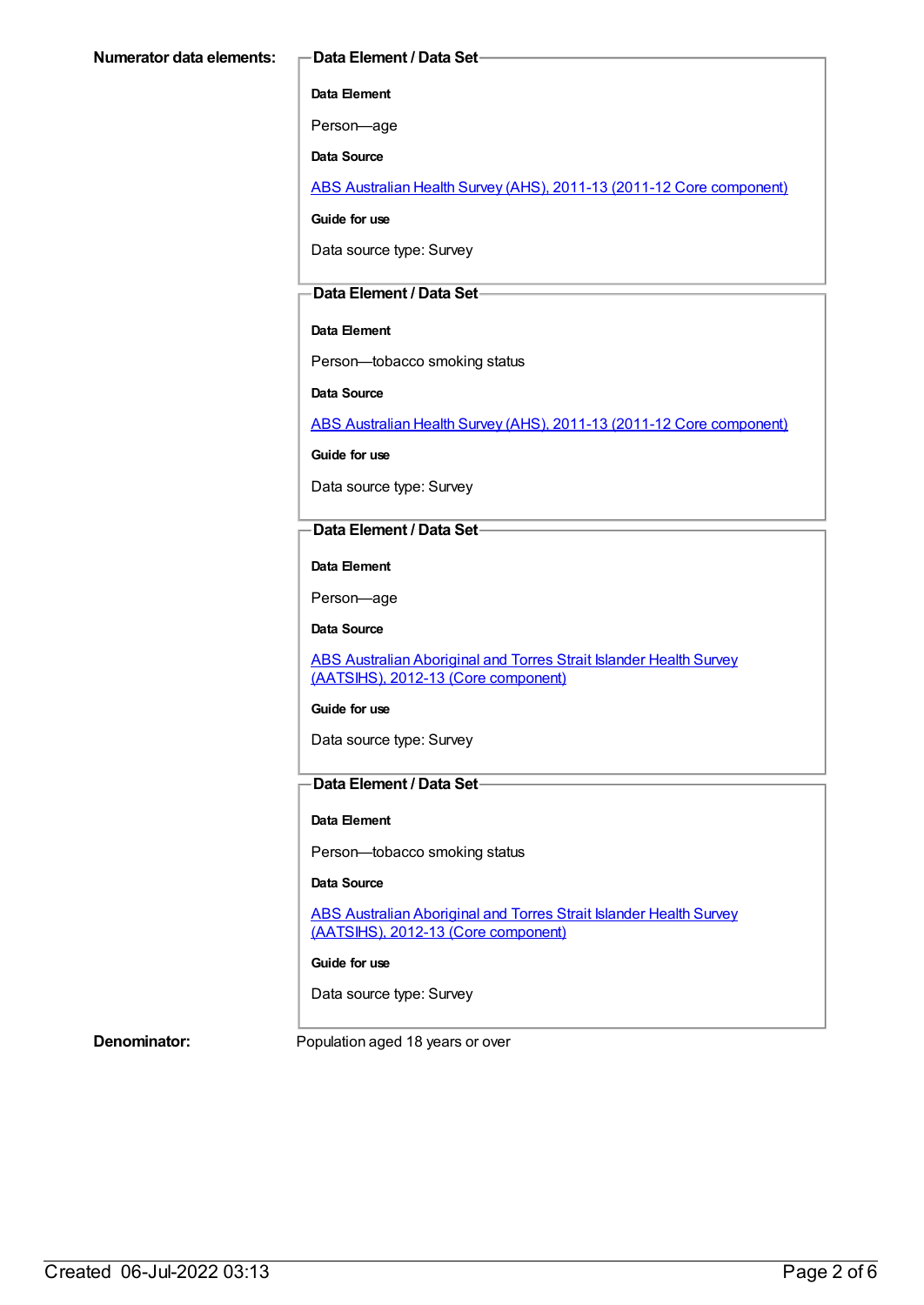| Denominator data                        | Data Element / Data Set-                                                                                         |
|-----------------------------------------|------------------------------------------------------------------------------------------------------------------|
| elements:                               | Data Element                                                                                                     |
|                                         | Person-age                                                                                                       |
|                                         | Data Source                                                                                                      |
|                                         | ABS Australian Health Survey (AHS), 2011-13 (2011-12 Core component)                                             |
|                                         | Guide for use                                                                                                    |
|                                         | Data source type: Survey                                                                                         |
|                                         | Data Element / Data Set-                                                                                         |
|                                         | Data Element                                                                                                     |
|                                         | Person-Indigenous status                                                                                         |
|                                         | Data Source                                                                                                      |
|                                         | ABS Australian Health Survey (AHS), 2011-13 (2011-12 Core component)                                             |
|                                         | Guide for use                                                                                                    |
|                                         | Data source type: Survey                                                                                         |
|                                         | Data Element / Data Set-                                                                                         |
|                                         | Data Element                                                                                                     |
|                                         | Person-age                                                                                                       |
|                                         | Data Source                                                                                                      |
|                                         | <b>ABS Australian Aboriginal and Torres Strait Islander Health Survey</b><br>(AATSIHS), 2012-13 (Core component) |
|                                         | Guide for use                                                                                                    |
|                                         | Data source type: Survey                                                                                         |
| Disaggregation:                         | State and territory, by:                                                                                         |
|                                         | $\bullet$ sex by age                                                                                             |
|                                         | • Indigenous status<br>• remoteness (Australian Statistical Geography Standard (ASGS) Remoteness                 |
|                                         | Structure)<br>• 2011 SEIFA IRSD quintiles                                                                        |
|                                         | • disability status                                                                                              |
|                                         | Nationally, by:                                                                                                  |
|                                         | • sex by remoteness (ASGS Remoteness Structure)<br>• 2011 SEIFA IRSD deciles                                     |
|                                         | • remoteness (ASGS Remoteness Structure) by 2011 SEIFA IRSD deciles                                              |
|                                         | Some disaggregations may result in numbers too small for publication.                                            |
| <b>Disaggregation data</b><br>elements: | Data Element / Data Set-                                                                                         |
|                                         | Data Element                                                                                                     |
|                                         | Person-age                                                                                                       |
|                                         | Data Source                                                                                                      |
|                                         | ABS Australian Health Survey (AHS), 2011-13 (2011-12 Core component)                                             |
|                                         | Guide for use                                                                                                    |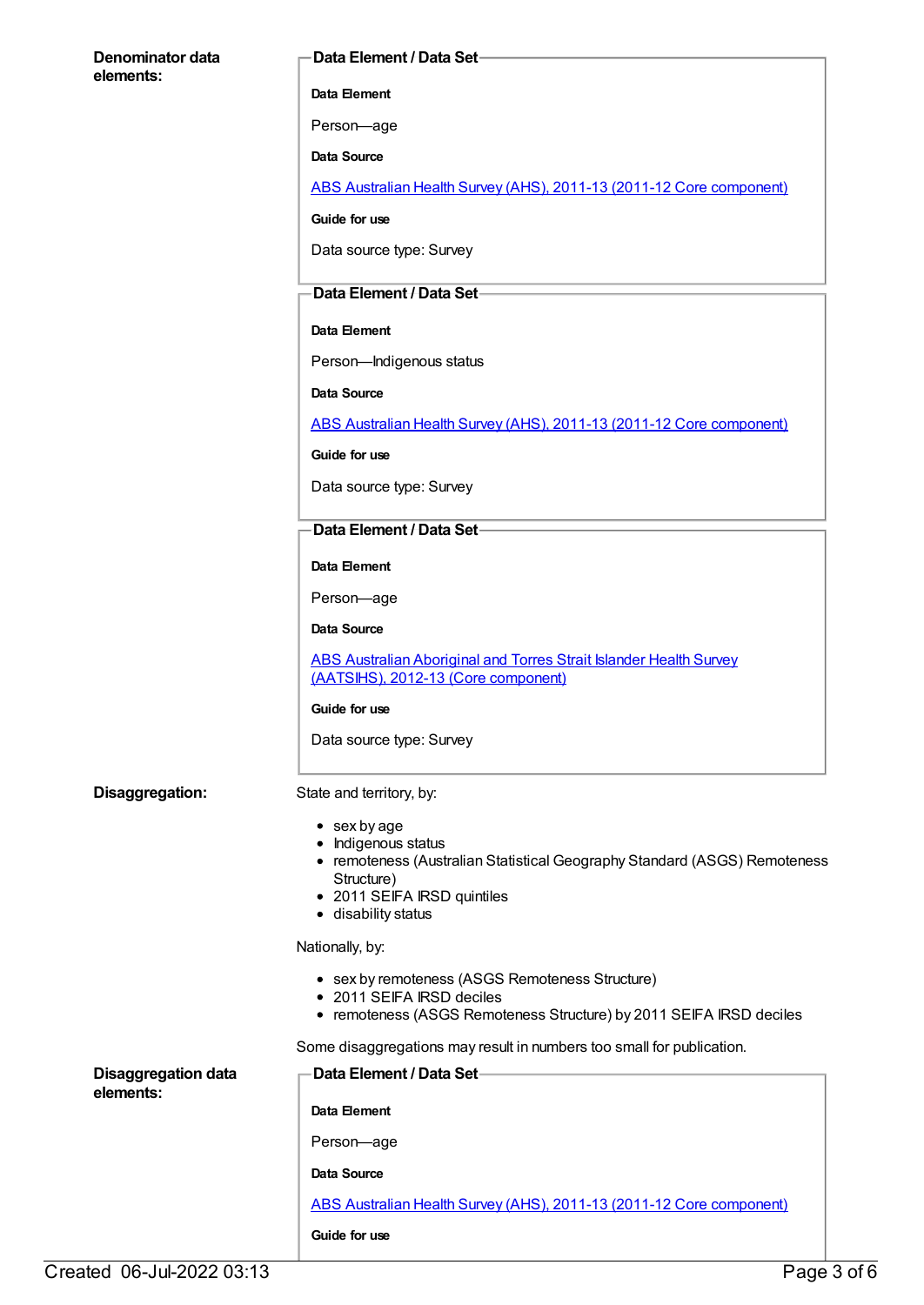Data source type: Survey

#### **Data Element / Data Set**

**Data Element**

Person—area of usual residence

**Data Source**

ABS Australian Health Survey (AHS), 2011-13 (2011-12 Core [component\)](https://meteor.aihw.gov.au/content/585476)

#### **Guide for use**

Data source type: Survey Used for disaggregation by state/territory, remoteness and SEIFA IRSD

### **Data Element / Data Set**

**Data Element**

Person—disability status

**Data Source**

ABS Australian Health Survey (AHS), 2011-13 (2011-12 Core [component\)](https://meteor.aihw.gov.au/content/585476)

**Guide for use**

Data source type: Survey

#### **Data Element / Data Set**

**Data Element**

Person—sex

**Data Source**

ABS Australian Health Survey (AHS), 2011-13 (2011-12 Core [component\)](https://meteor.aihw.gov.au/content/585476)

**Guide for use**

Data source type: Survey

### **Data Element / Data Set**

#### **Data Element**

Person—area of usual residence

**Data Source**

ABS Australian Aboriginal and Torres Strait Islander Health Survey (AATSIHS), 2012-13 (Core [component\)](https://meteor.aihw.gov.au/content/585485)

#### **Guide for use**

Data source type: Survey Used for disaggregation by state/territory

**Comments:** Most recent data available for 2016 National Healthcare Agreement performance reporting: 2011–12 (total population, non-Indigenous: AHS); 2012–13 (Indigenous only: AATSIHS).

NO NEW DATA FOR 2016 REPORTING.

AATSIHS or *National Aboriginal and Torres Strait Islander Social Survey* (NATSISS) data may be used for analysis dependent upon which survey is most recent.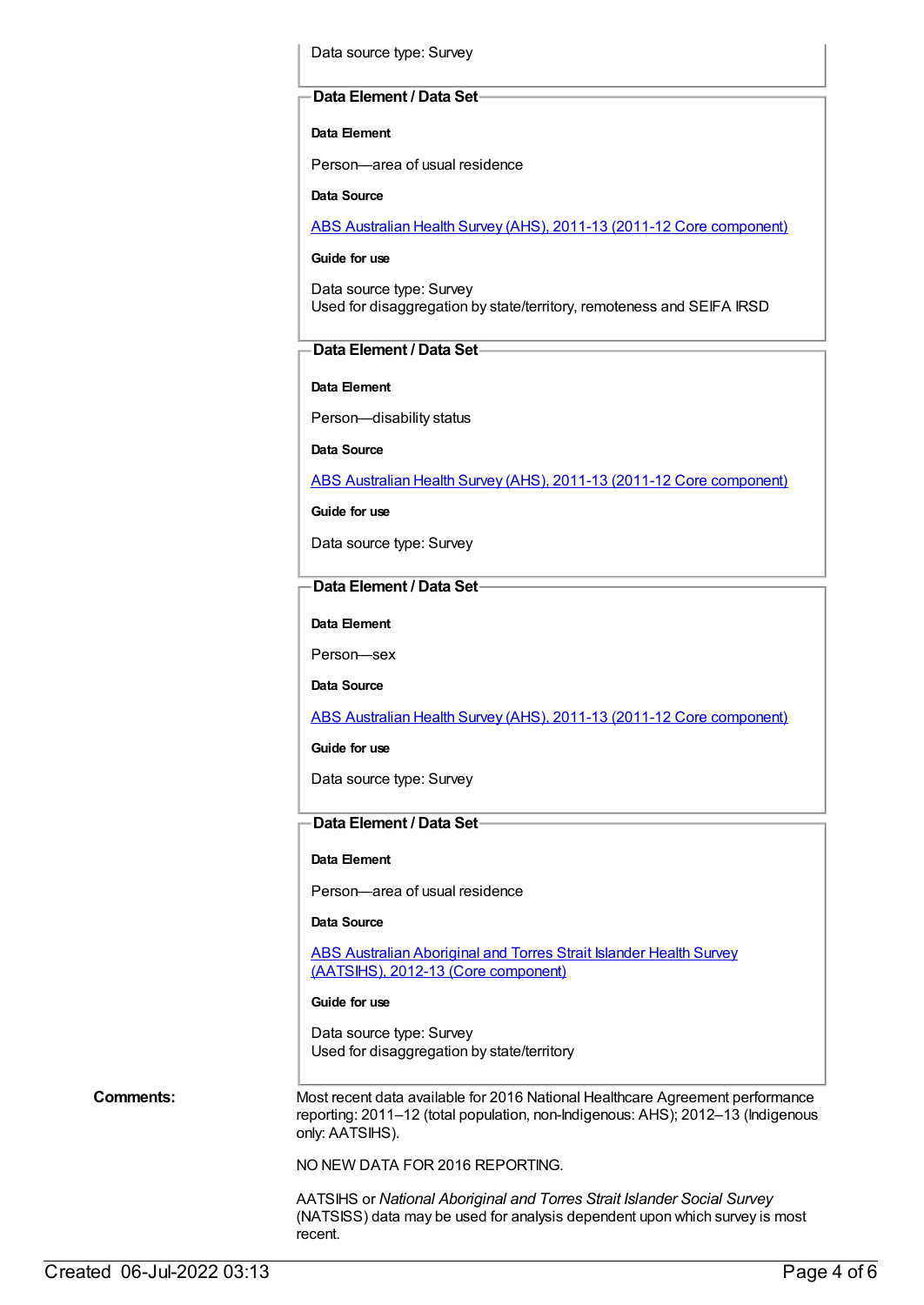# **Representational attributes**

| <b>Representation class:</b> | Percentage |
|------------------------------|------------|
| Data type:                   | Real       |
| Unit of measure:             | Person     |
| Format:                      | N[NN].N    |
|                              |            |

## **Indicator conceptual framework**

| <b>Framework and</b> | <b>Health behaviours</b> |
|----------------------|--------------------------|
| dimensions:          |                          |

## **Data source attributes**

**Data sources: Data Source** ABS Australian Health Survey (AHS), 2011-13 (2011-12 Core [component\)](https://meteor.aihw.gov.au/content/585476) **Frequency Data custodian** Australian Bureau of Statistics **Data Source** ABS Australian Aboriginal and Torres Strait Islander Health Survey [\(AATSIHS\),](https://meteor.aihw.gov.au/content/585485) 2012-13 (Core component) **Frequency**

**Data custodian**

Australian Bureau of Statistics

# **Accountability attributes**

| <b>Reporting requirements:</b>                         | National Healthcare Agreement                                                                                                                           |
|--------------------------------------------------------|---------------------------------------------------------------------------------------------------------------------------------------------------------|
| <b>Organisation responsible</b><br>for providing data: | Australian Bureau of Statistics                                                                                                                         |
| <b>Benchmark:</b>                                      | PB e-By 2018, reduce the national smoking rate to 10 per cent of the population<br>and halve the Indigenous smoking rate (Baseline specification), 2016 |
|                                                        | <b>Further data development</b> / Specification: Final, the measure meets the intention of the indicator.                                               |

**Further data development / collection required:** Specification: Final, the measure meets the intention of the indicator.

## **Source and reference attributes**

# **Relational attributes**